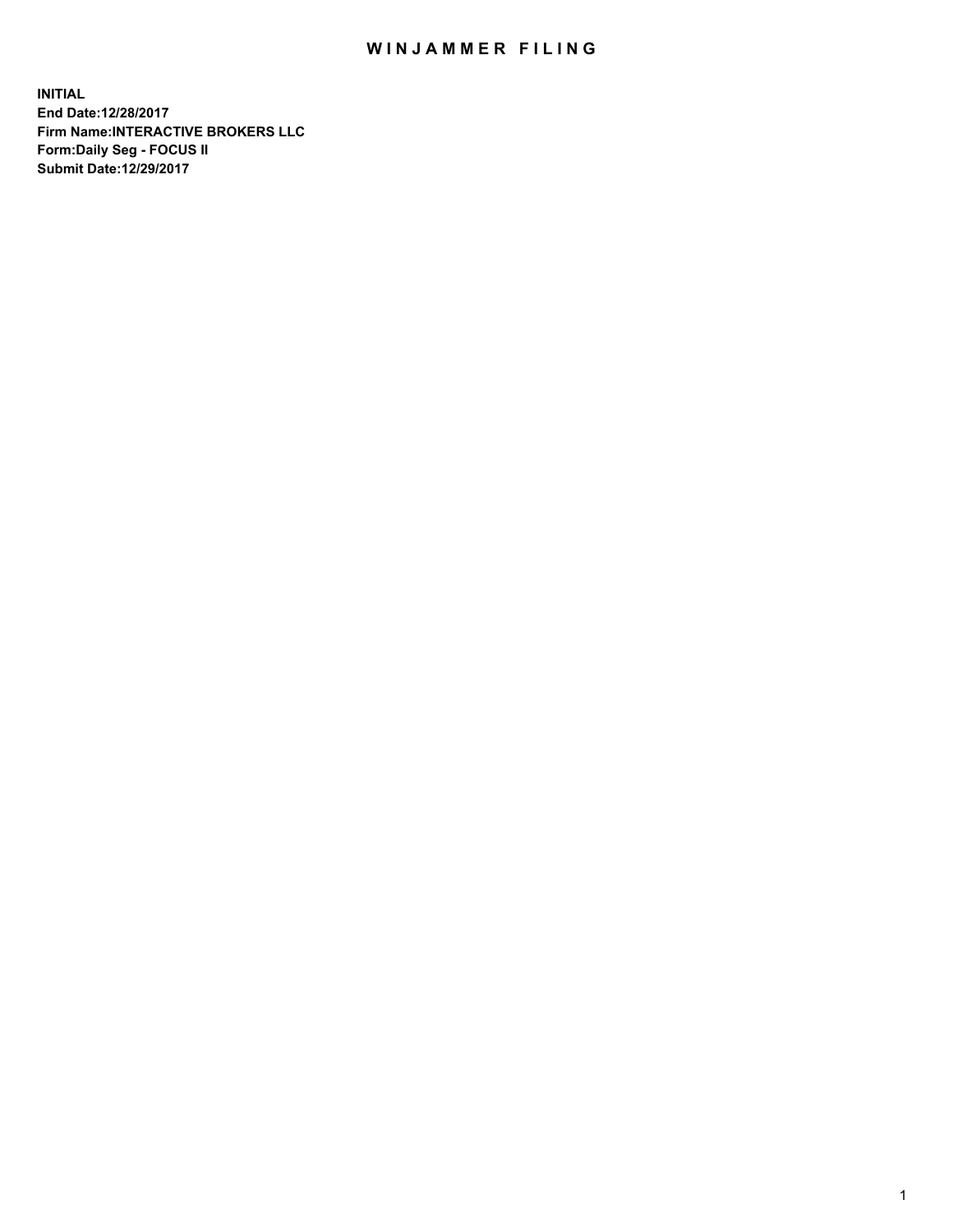## **INITIAL End Date:12/28/2017 Firm Name:INTERACTIVE BROKERS LLC Form:Daily Seg - FOCUS II Submit Date:12/29/2017 Daily Segregation - Cover Page**

| Name of Company<br><b>Contact Name</b><br><b>Contact Phone Number</b><br><b>Contact Email Address</b>                                                                                                                                                                                                                          | <b>INTERACTIVE BROKERS LLC</b><br><b>James Menicucci</b><br>203-618-8085<br>jmenicucci@interactivebrokers.c<br>om |
|--------------------------------------------------------------------------------------------------------------------------------------------------------------------------------------------------------------------------------------------------------------------------------------------------------------------------------|-------------------------------------------------------------------------------------------------------------------|
| FCM's Customer Segregated Funds Residual Interest Target (choose one):<br>a. Minimum dollar amount: ; or<br>b. Minimum percentage of customer segregated funds required:%; or<br>c. Dollar amount range between: and; or<br>d. Percentage range of customer segregated funds required between:% and%.                          | $\overline{\mathbf{0}}$<br>0<br>155,000,000 245,000,000<br>00                                                     |
| FCM's Customer Secured Amount Funds Residual Interest Target (choose one):<br>a. Minimum dollar amount: ; or<br>b. Minimum percentage of customer secured funds required:%; or<br>c. Dollar amount range between: and; or<br>d. Percentage range of customer secured funds required between: % and %.                          | $\overline{\mathbf{0}}$<br>0<br>80,000,000 120,000,000<br>0 <sub>0</sub>                                          |
| FCM's Cleared Swaps Customer Collateral Residual Interest Target (choose one):<br>a. Minimum dollar amount: ; or<br>b. Minimum percentage of cleared swaps customer collateral required:% ; or<br>c. Dollar amount range between: and; or<br>d. Percentage range of cleared swaps customer collateral required between:% and%. | $\overline{\mathbf{0}}$<br>$\overline{\mathbf{0}}$<br>0 <sub>0</sub><br><u>00</u>                                 |

Attach supporting documents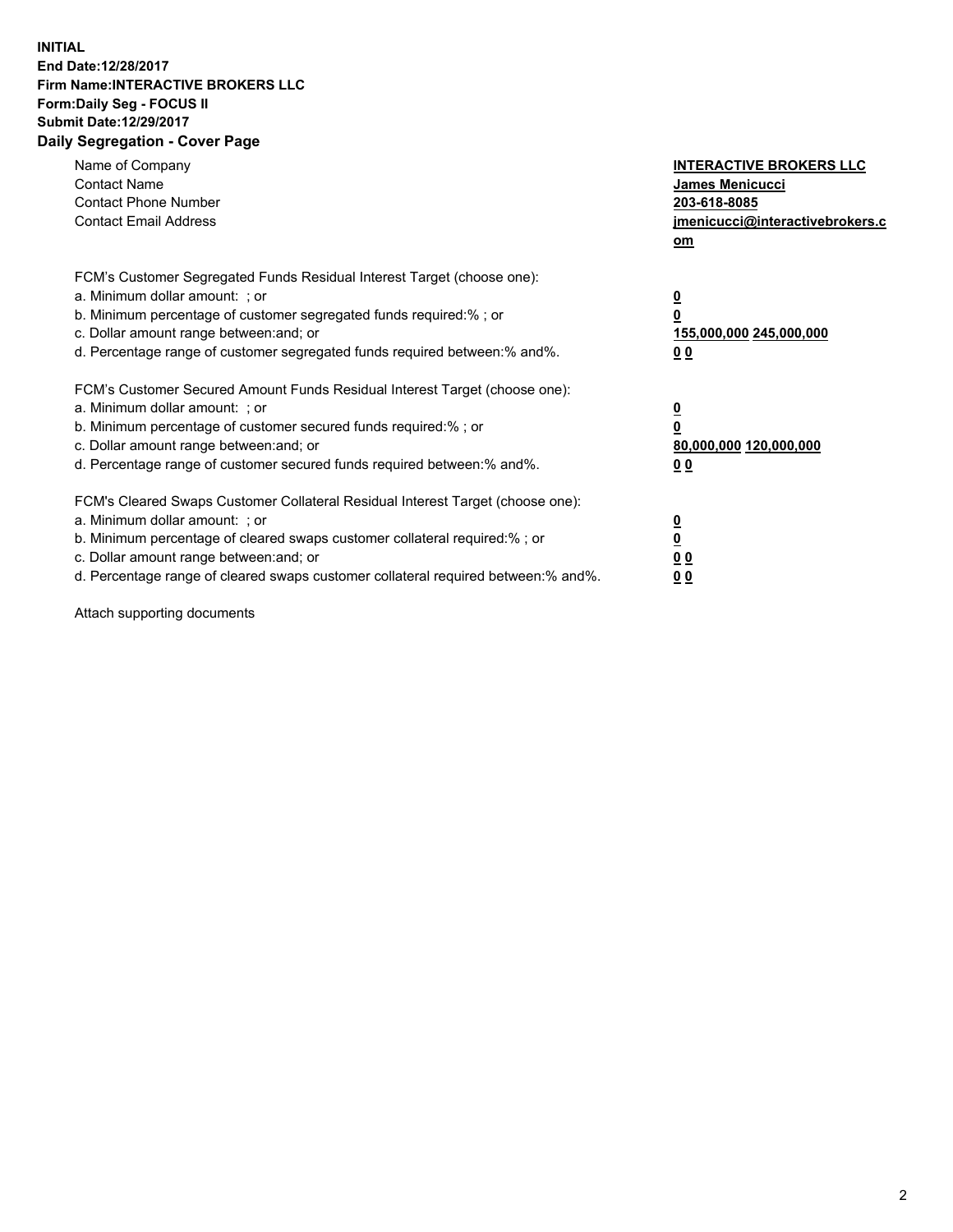## **INITIAL End Date:12/28/2017 Firm Name:INTERACTIVE BROKERS LLC Form:Daily Seg - FOCUS II Submit Date:12/29/2017**

|     | <b>Daily Segregation - Secured Amounts</b>                                                                                                                        |                                        |
|-----|-------------------------------------------------------------------------------------------------------------------------------------------------------------------|----------------------------------------|
|     | Foreign Futures and Foreign Options Secured Amounts                                                                                                               |                                        |
|     | Amount required to be set aside pursuant to law, rule or regulation of a foreign                                                                                  | $0$ [7305]                             |
|     | government or a rule of a self-regulatory organization authorized thereunder                                                                                      |                                        |
| 1.  | Net ledger balance - Foreign Futures and Foreign Option Trading - All Customers                                                                                   |                                        |
|     | A. Cash                                                                                                                                                           | 474,831,810 [7315]                     |
|     | B. Securities (at market)                                                                                                                                         | $0$ [7317]                             |
| 2.  | Net unrealized profit (loss) in open futures contracts traded on a foreign board of trade                                                                         | 9,236,751 [7325]                       |
| 3.  | Exchange traded options                                                                                                                                           |                                        |
|     | a. Market value of open option contracts purchased on a foreign board of trade                                                                                    | 12,040 [7335]                          |
|     | b. Market value of open contracts granted (sold) on a foreign board of trade                                                                                      | -58,702 [7337]                         |
| 4.  | Net equity (deficit) (add lines 1. 2. and 3.)                                                                                                                     | 484,021,899 [7345]                     |
| 5.  | Account liquidating to a deficit and account with a debit balances - gross amount                                                                                 | 3,387 [7351]                           |
|     | Less: amount offset by customer owned securities                                                                                                                  | 0 [7352] 3,387 [7354]                  |
| 6.  | Amount required to be set aside as the secured amount - Net Liquidating Equity                                                                                    | 484,025,286 [7355]                     |
|     | Method (add lines 4 and 5)                                                                                                                                        |                                        |
| 7.  | Greater of amount required to be set aside pursuant to foreign jurisdiction (above) or line                                                                       | 484,025,286 [7360]                     |
|     | 6.                                                                                                                                                                |                                        |
|     | FUNDS DEPOSITED IN SEPARATE REGULATION 30.7 ACCOUNTS                                                                                                              |                                        |
| 1.  | Cash in banks                                                                                                                                                     |                                        |
|     | A. Banks located in the United States                                                                                                                             | 23,374,359 [7500]                      |
| 2.  | B. Other banks qualified under Regulation 30.7<br>Securities                                                                                                      | 0 [7520] 23,374,359 [7530]             |
|     | A. In safekeeping with banks located in the United States                                                                                                         | 439,356,575 [7540]                     |
|     | B. In safekeeping with other banks qualified under Regulation 30.7                                                                                                | 0 [7560] 439,356,575 [7570]            |
| 3.  | Equities with registered futures commission merchants                                                                                                             |                                        |
|     | A. Cash                                                                                                                                                           | $0$ [7580]                             |
|     | <b>B.</b> Securities                                                                                                                                              | $0$ [7590]                             |
|     | C. Unrealized gain (loss) on open futures contracts                                                                                                               | $0$ [7600]                             |
|     | D. Value of long option contracts                                                                                                                                 | $0$ [7610]                             |
|     | E. Value of short option contracts                                                                                                                                | 0 [7615] 0 [7620]                      |
| 4.  | Amounts held by clearing organizations of foreign boards of trade                                                                                                 |                                        |
|     | A. Cash                                                                                                                                                           | $0$ [7640]                             |
|     | <b>B.</b> Securities                                                                                                                                              | $0$ [7650]                             |
|     | C. Amount due to (from) clearing organization - daily variation                                                                                                   | $0$ [7660]                             |
|     | D. Value of long option contracts                                                                                                                                 | $0$ [7670]                             |
|     | E. Value of short option contracts                                                                                                                                | 0 [7675] 0 [7680]                      |
| 5.  | Amounts held by members of foreign boards of trade                                                                                                                |                                        |
|     | A. Cash                                                                                                                                                           | 132,973,940 [7700]                     |
|     | <b>B.</b> Securities                                                                                                                                              | $0$ [7710]                             |
|     | C. Unrealized gain (loss) on open futures contracts                                                                                                               | 7,753,774 [7720]                       |
|     | D. Value of long option contracts                                                                                                                                 | 12,040 [7730]                          |
|     | E. Value of short option contracts                                                                                                                                | -58,702 [7735] 140,681,052 [7740]      |
| 6.  | Amounts with other depositories designated by a foreign board of trade                                                                                            | 0 [7760]                               |
| 7.  | Segregated funds on hand                                                                                                                                          | $0$ [7765]                             |
| 8.  | Total funds in separate section 30.7 accounts                                                                                                                     | 603,411,986 [7770]                     |
| 9.  | Excess (deficiency) Set Aside for Secured Amount (subtract line 7 Secured Statement                                                                               | 119,386,700 [7380]                     |
| 10. | Page 1 from Line 8)                                                                                                                                               |                                        |
| 11. | Management Target Amount for Excess funds in separate section 30.7 accounts<br>Excess (deficiency) funds in separate 30.7 accounts over (under) Management Target | 80,000,000 [7780]<br>39,386,700 [7785] |
|     |                                                                                                                                                                   |                                        |
|     |                                                                                                                                                                   |                                        |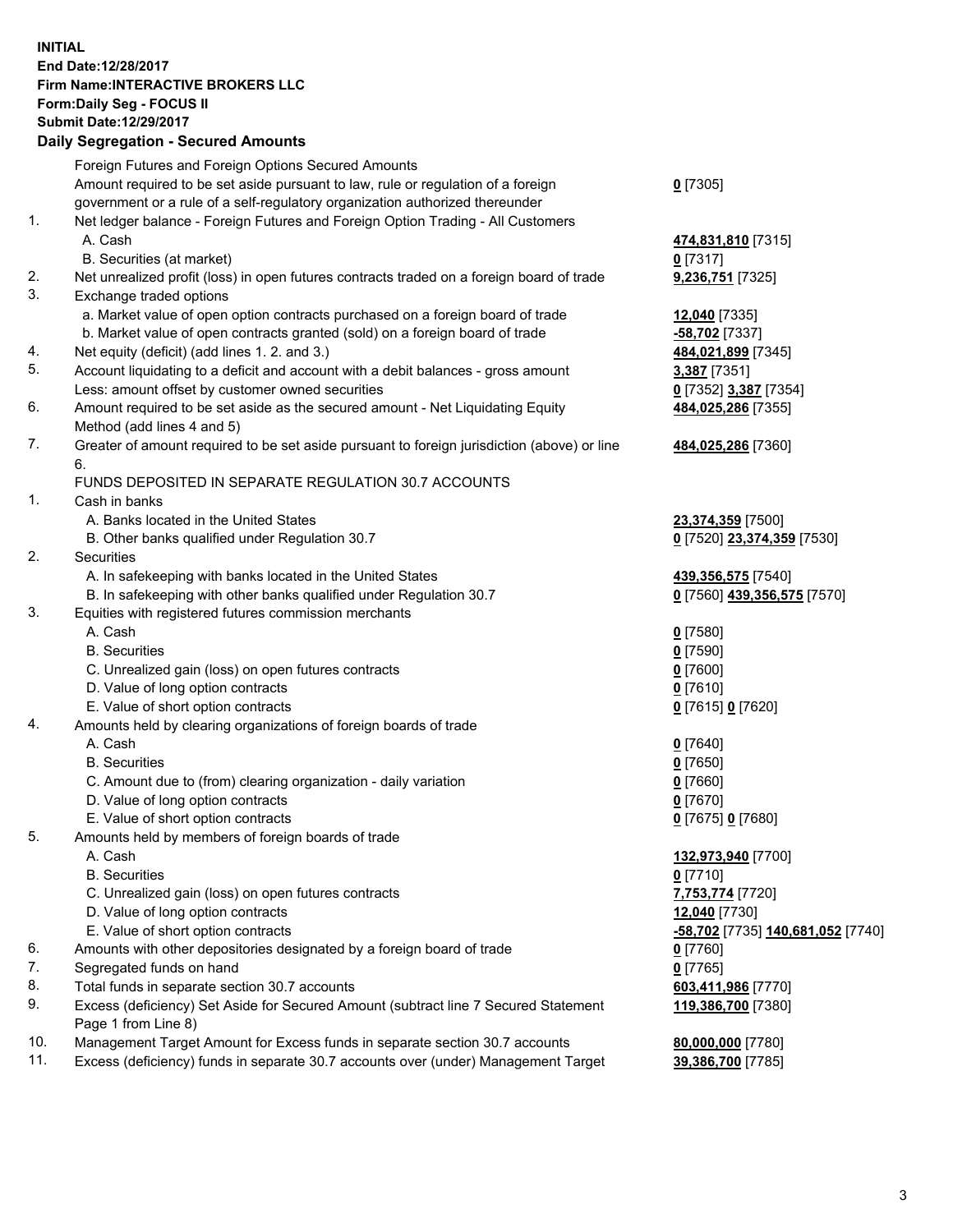**INITIAL End Date:12/28/2017 Firm Name:INTERACTIVE BROKERS LLC Form:Daily Seg - FOCUS II Submit Date:12/29/2017 Daily Segregation - Segregation Statement** SEGREGATION REQUIREMENTS(Section 4d(2) of the CEAct) 1. Net ledger balance A. Cash **4,499,215,740** [7010] B. Securities (at market) **0** [7020] 2. Net unrealized profit (loss) in open futures contracts traded on a contract market **-51,003,707** [7030] 3. Exchange traded options A. Add market value of open option contracts purchased on a contract market **183,556,691** [7032] B. Deduct market value of open option contracts granted (sold) on a contract market **-242,179,482** [7033] 4. Net equity (deficit) (add lines 1, 2 and 3) **4,389,589,242** [7040] 5. Accounts liquidating to a deficit and accounts with debit balances - gross amount **268,874** [7045] Less: amount offset by customer securities **0** [7047] **268,874** [7050] 6. Amount required to be segregated (add lines 4 and 5) **4,389,858,116** [7060] FUNDS IN SEGREGATED ACCOUNTS 7. Deposited in segregated funds bank accounts A. Cash **583,381,302** [7070] B. Securities representing investments of customers' funds (at market) **2,834,339,320** [7080] C. Securities held for particular customers or option customers in lieu of cash (at market) **0** [7090] 8. Margins on deposit with derivatives clearing organizations of contract markets A. Cash **21,192,782** [7100] B. Securities representing investments of customers' funds (at market) **1,243,954,580** [7110] C. Securities held for particular customers or option customers in lieu of cash (at market) **0** [7120] 9. Net settlement from (to) derivatives clearing organizations of contract markets **-31,088,453** [7130] 10. Exchange traded options A. Value of open long option contracts **183,448,411** [7132] B. Value of open short option contracts **-242,084,800** [7133] 11. Net equities with other FCMs A. Net liquidating equity **0** [7140] B. Securities representing investments of customers' funds (at market) **0** [7160] C. Securities held for particular customers or option customers in lieu of cash (at market) **0** [7170] 12. Segregated funds on hand **0** [7150] 13. Total amount in segregation (add lines 7 through 12) **4,593,143,142** [7180] 14. Excess (deficiency) funds in segregation (subtract line 6 from line 13) **203,285,026** [7190] 15. Management Target Amount for Excess funds in segregation **155,000,000** [7194]

16. Excess (deficiency) funds in segregation over (under) Management Target Amount Excess

**48,285,026** [7198]